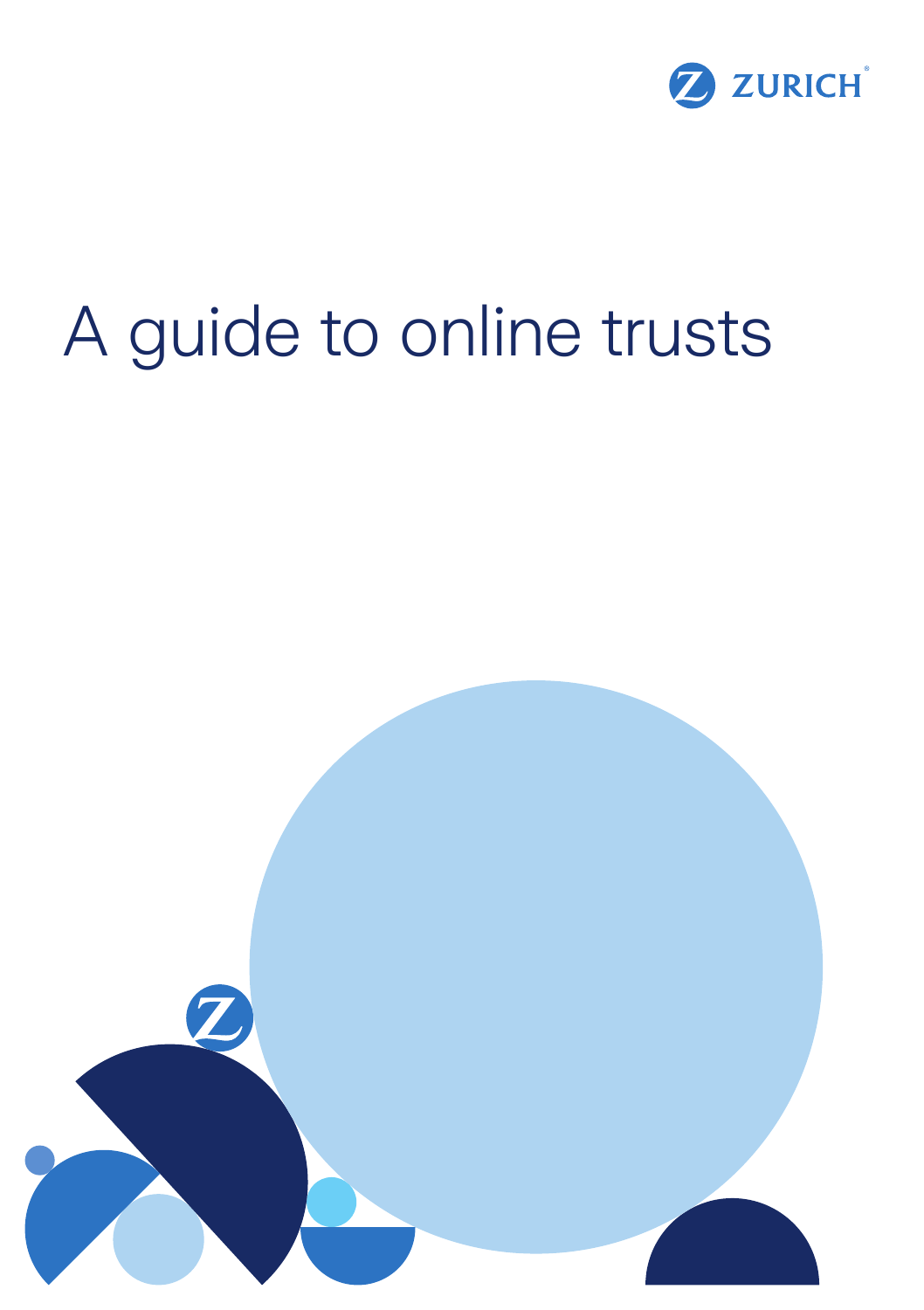# Why are trusts important?

Trusts play an important role in protection planning. Issuing a protection policy subject to a trust can help by:

- Ensuring payments are made without any probate delay, so long as there's at least one surviving trustee
- Helping to mitigate the effects of inheritance tax, as the proceeds gifted to a trust fall outside the policyholder's taxable estate on death
- Ensuring the proceeds will be paid to whoever the policyholder nominates or would have chosen.

But trusts can be complicated and many people are put off before they've even started. Should they use a trust? If so, what type? And what are the consequences of getting it wrong?

#### It's an area where advice makes a huge difference.

We want to make the process easy for you and your customers. That's why most of our trusts are now built into online applications for personal protection, business protection and relevant life policies. The following trusts are available for online applications:

- Discretionary Trust and Discretionary Survivorship Trust for personal protection policies,
- Relevant Life Trust for relevant life policies, and
- Flexible Business Trust and Partnership Keyperson Trust for business protection policies.

### How do our online trusts work?

Setting up a trust normally means paper deeds, witnessed signatures for the settlors, and for additional trustees to sign as well, all of which takes time to arrange. However, these aren't a legal requirement.

To create a trust all you need is certainty over the intention to create a trust, the property to be put in trust, and who is intended to benefit from the trust. But, without a record of the trust, it can be difficult following the death of the settlor to prove the existence of the trust and what their intentions were.

With our online trusts, your customer just needs to state that they want Zurich to issue the policy subject to a trust, and who they want to include as beneficiaries. You can put this information into the portal, include any additional trustees, and we'll create a pre-filled draft trust form.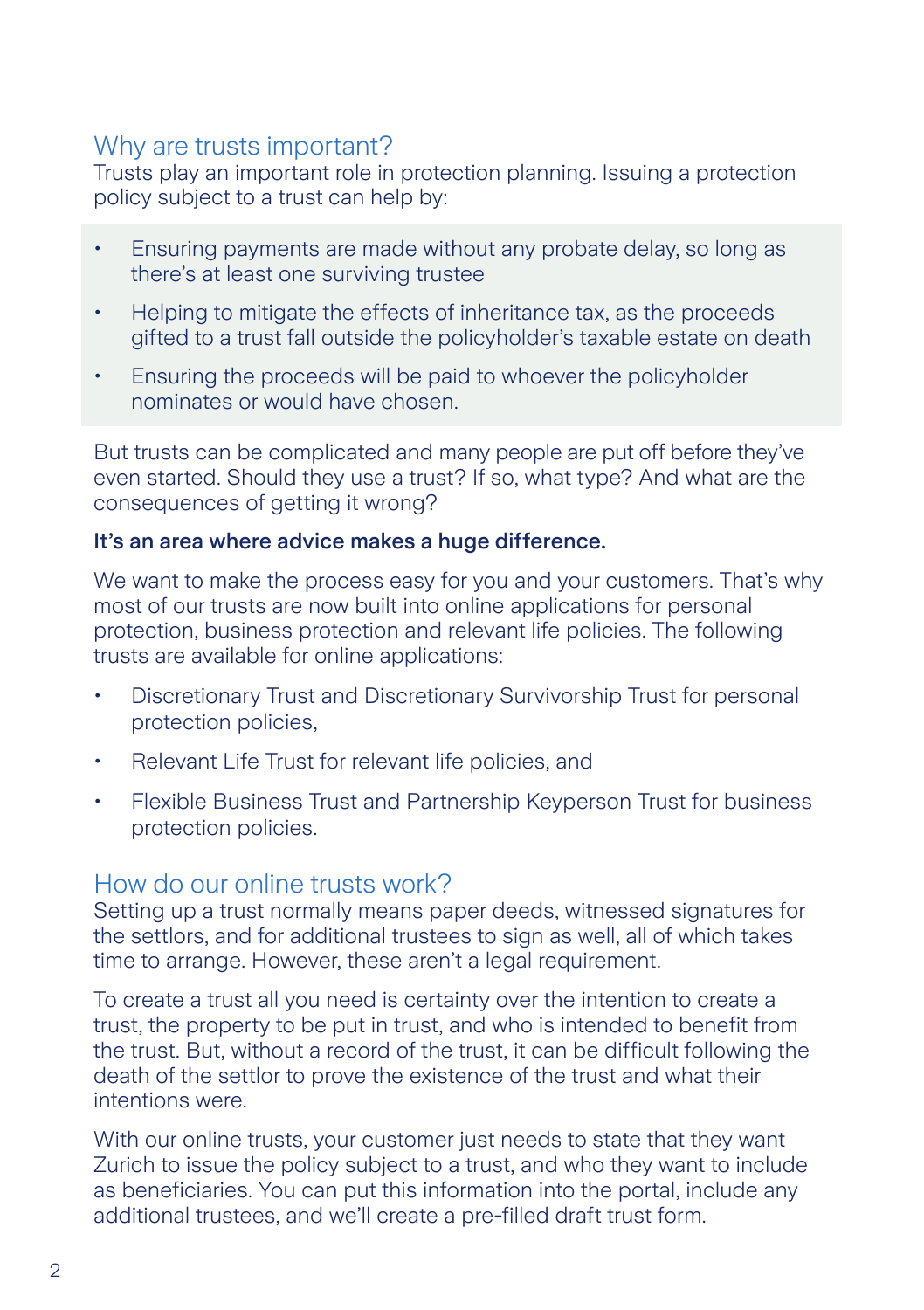You can give your customer a copy of the form so they can read the notes and provisions to make sure it's suitable for their needs, but there's no need for them to sign it. When you've completed the trust screens, the trust request will be held as part of the application and the policy will be issued subject to the trust.

### What trusts are available online?

We offer two different trusts online for our personal protection policies – a Discretionary Trust and a Discretionary Survivorship Trust. For our relevant life policy, we offer a Relevant Life Trust where the employer is a limited company or limited liability partnership (LLP). For our business protection policies, depending on the protection need, we offer both a Flexible Business Trust and a Partnership Keyperson Trust.

Both of our personal protection trusts let the settlor(s) decide whether they want to keep any critical illness or terminal illness benefits to themselves, or to also gift them to the trust. You might see this referred to elsewhere as a 'split' trust. In the trust, we refer to these benefits collectively as 'illness cover'.

With both personal protection trusts, benefits payable on death are given to the trust, but under the Discretionary Survivorship Trust the death benefit is retained for the surviving settlor if they survive the first settlor by 30 days. If they don't, then the death benefits will be payable to the trust for the benefit of the beneficiaries.

|                                                                                                                                                  | <b>Discretionary</b><br><b>Trust</b> | <b>Discretionary</b><br><b>Survivorship Trust</b> |
|--------------------------------------------------------------------------------------------------------------------------------------------------|--------------------------------------|---------------------------------------------------|
| Available on Single life policies                                                                                                                | ✓                                    | X                                                 |
| Available on Joint life first death                                                                                                              | X                                    |                                                   |
| Available on Joint life second death                                                                                                             | J                                    | X                                                 |
| Allows Critical Illness cover to be kept<br>by the settlor(s) or gifted to the trust                                                             |                                      | J                                                 |
| Allows Terminal Illness cover to be kept<br>by the settlor(s) or gifted to the trust                                                             |                                      |                                                   |
| Allows for death benefits to be kept for<br>the second life assured if they survive<br>for 30 days after the death of the first<br>life assured. | X                                    |                                                   |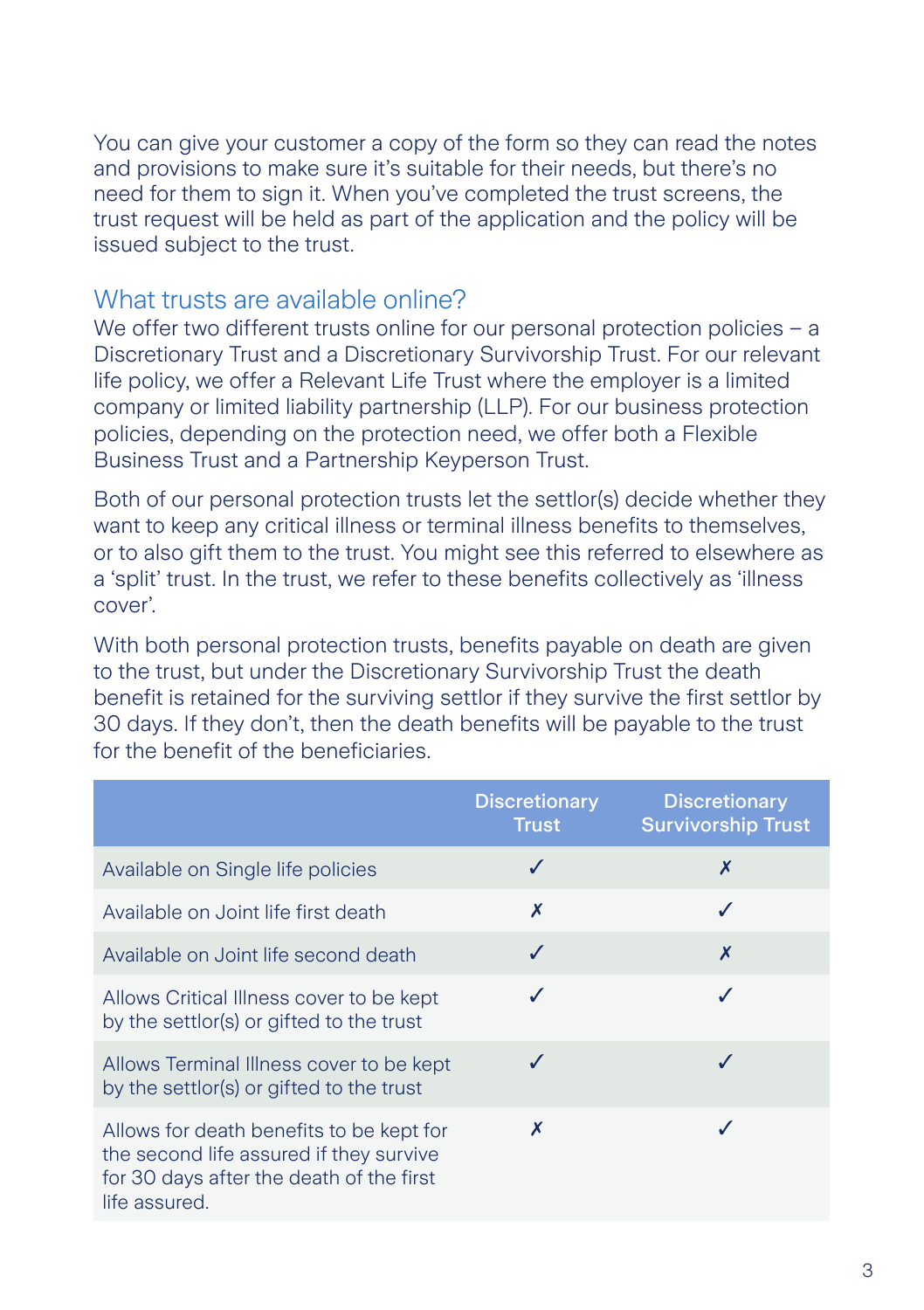The Relevant Life Trust is only for use with a relevant life policy, which is a single life policy where the benefits payable on death or terminal illness are paid to the trust. The relevant life policy does not include critical illness cover.

The Flexible Business Trust can only be used on a single life business protection policy where the settlor is also the life assured. The Partnership Keyperson Trust can only be used on business protection policies where the settlor(s) are partners of a traditional partnership.

# What information is needed?

We'll include the policy number and the settlor(s) information on the draft trust form. For all of our online trusts the following information on the beneficiaries and trustees will need to be provided:

| <b>Beneficiaries</b>                                                                                                            | <b>Trustees</b>                                                                                                                                 |  |
|---------------------------------------------------------------------------------------------------------------------------------|-------------------------------------------------------------------------------------------------------------------------------------------------|--|
| For individuals, their:                                                                                                         | Title<br>٠                                                                                                                                      |  |
| Title                                                                                                                           | Forename<br>٠                                                                                                                                   |  |
| Forename                                                                                                                        | Surname<br>٠                                                                                                                                    |  |
| Surname<br>٠                                                                                                                    | Date of birth<br>٠                                                                                                                              |  |
| For charities/companies:                                                                                                        | Nationality<br>٠                                                                                                                                |  |
| Company name; or<br>٠                                                                                                           | Address<br>٠                                                                                                                                    |  |
| Charity name<br>٠                                                                                                               | Email address<br>٠                                                                                                                              |  |
| You'll also need to tell us what<br>percentage of the trust benefits the<br>settlor(s) would like to go to each<br>beneficiary. | You can also include their phone<br>number. This makes it easier for us to<br>keep in touch with them, but isn't<br>needed to create the trust. |  |

Our online trusts allow up to six beneficiaries to be added and four trustees. The settlor(s) are always trustees so if there is one settlor, up to three additional trustees can be added, or if there are two settlors, up to two additional trustees can be added.

You'll be able to edit the trustee and beneficiary details online until you select an issue date for the policy and submit it to us. After that, any changes to the trust will need to be made using a deed.

If the settlor(s) want to include more than six beneficiaries or have more than four trustees our paper trust forms can be used. For trusts on our personal protection policies, you will also need to provide information on whether or not the settlor(s) want to keep or gift any illness cover.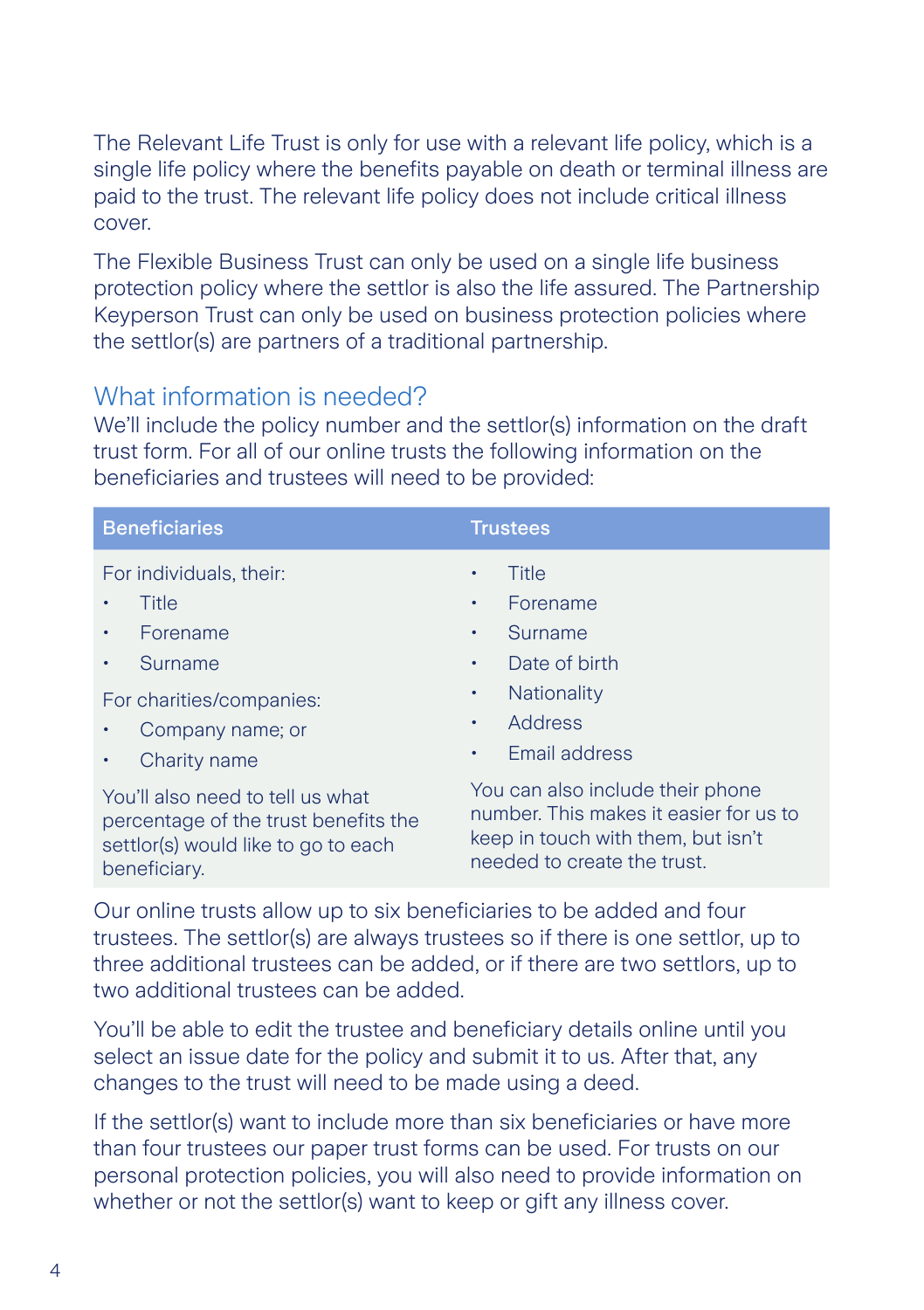For our Flexible Business Trust, you will need to provide the name of the limited company, limited liability partnership (LLP) or traditional partnership. For our Partnership Keyperson Trust, you will need to provide the name of the traditional partnership.

## Is the trustee role different for online trusts?

Trustees added when the trust is created don't have to sign the trust form, but it doesn't mean their role or responsibilities are reduced.

They'll still be responsible for ensuring the benefits of the trust are distributed to the beneficiaries, and may need to agree to any changes being made to the policy during the lifetime of the settlor(s).

There are also trustee powers within the provisions of some of our trusts that can only be exercised where there are at least two trustees, and at least one of them is neither a settlor, nor the spouse or civil partner of a settlor. Some provisions in some of our trusts require a majority of trustees to act and so at least two additional trustees should be appointed.

We'll write to the additional trustees to let them know they've been appointed. We'll send them key information about the policy (such as who it covers, how much it's for and how long the cover will last) along with a copy of our booklet 'Your guide to being a trustee' which explains their responsibilities.